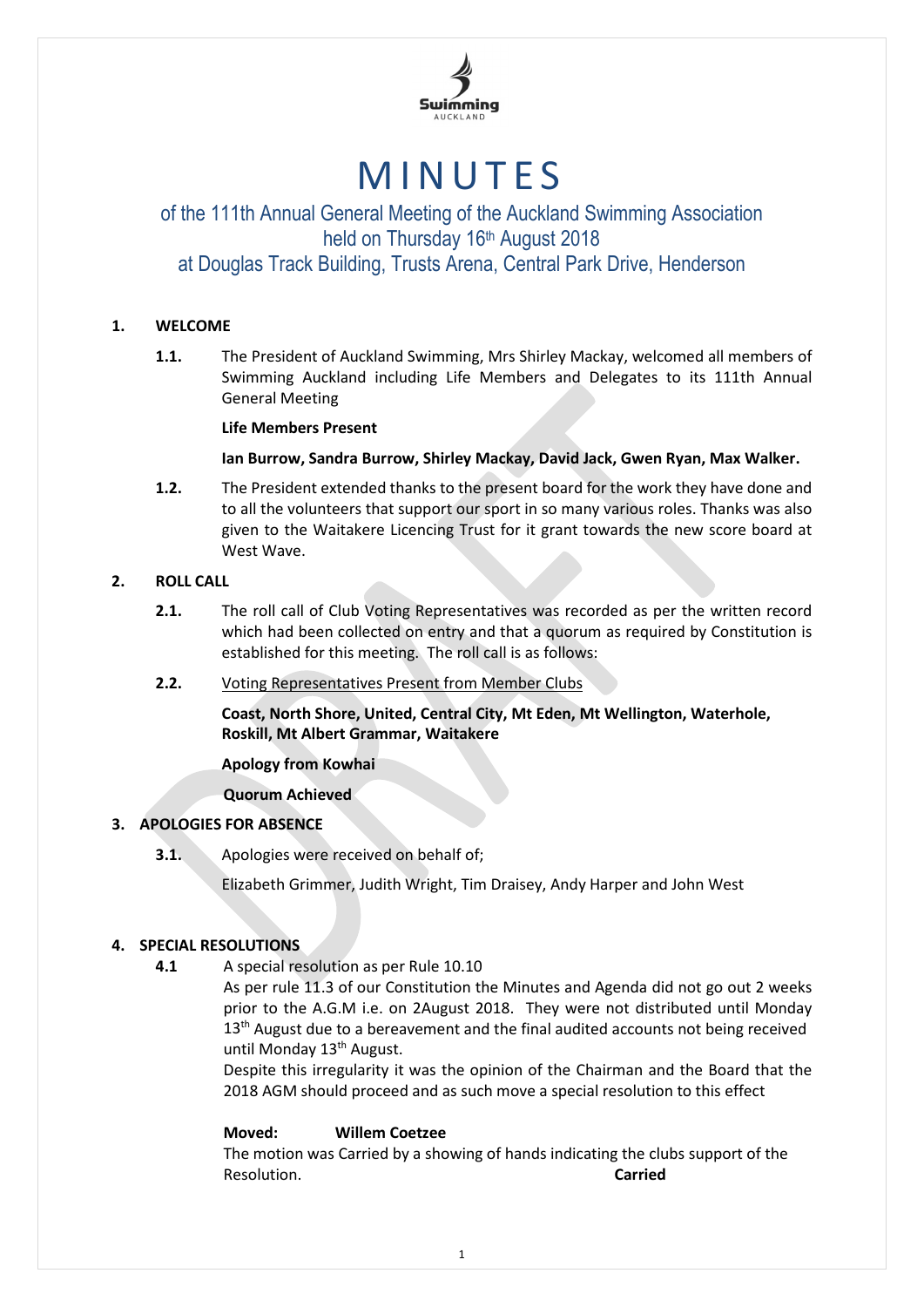

**4.2** Nick Little brought to the attention of the AGM that there were only 5 Board Members and queried if the AGM should continue. As per Rule 10.10 it was moved that the AGM continue even though the Board comprises of 5 Board Members at present.

#### **Moved: Willem Coetzee**

The motion was Carried by a showing of hands indicating the clubs support of the Motion. **Carried**

#### **5. REVIEW OF THE MINUTES OF THE 110th AGM**

The minutes of the Previous AGM held 10<sup>th</sup> August 2017 were reviewed.

**Moved** Darryl Follows

"That the minutes of the  $110<sup>th</sup>$  Annual General Meeting be approved as a true and correct reflection of the meeting reflecting the correct date of 2017 AGM as  $10<sup>th</sup>$ August not 22<sup>nd</sup> August

**Seconded** Bronwyn Dent

*Carried*

#### **6. In Remembrance:**

#### **Norma Williams**

**Jan Cameron**

**Don Stanley** whilst not an ASA Member was a legend in his own right in the sport of Swimming.

David Jack Life Member and Past President of Auckland Swimming addressed the AGM acknowledging the contributions of Norma, Jan and Don to the sport of swimming. One of the many things that Norma would be remembered was for her outstanding administration skills making sure the results of the meets got into the herald no matter what it took. Don was instrumental in the 1990 Commonwealth Games Pool being built in Henderson. The other two people who shared this passion and vision were Assid Corban and Elizabeth Grimmer.

#### **7. CONSIDERATION OF THE ASSOCIATION'S ANNUAL REPORT AND FINANCIAL STATEMENTS FOR YEAR ENDING 30 APRIL 2018, as found in the Annual Report together with the appended Operating Budget for 2018/19**

**Moved** Brian Dettling "That the Annual Financial Statements for the year ending 30<sup>th</sup> April 2018 be accepted. **Seconded** Bronwyn Dent *Carried*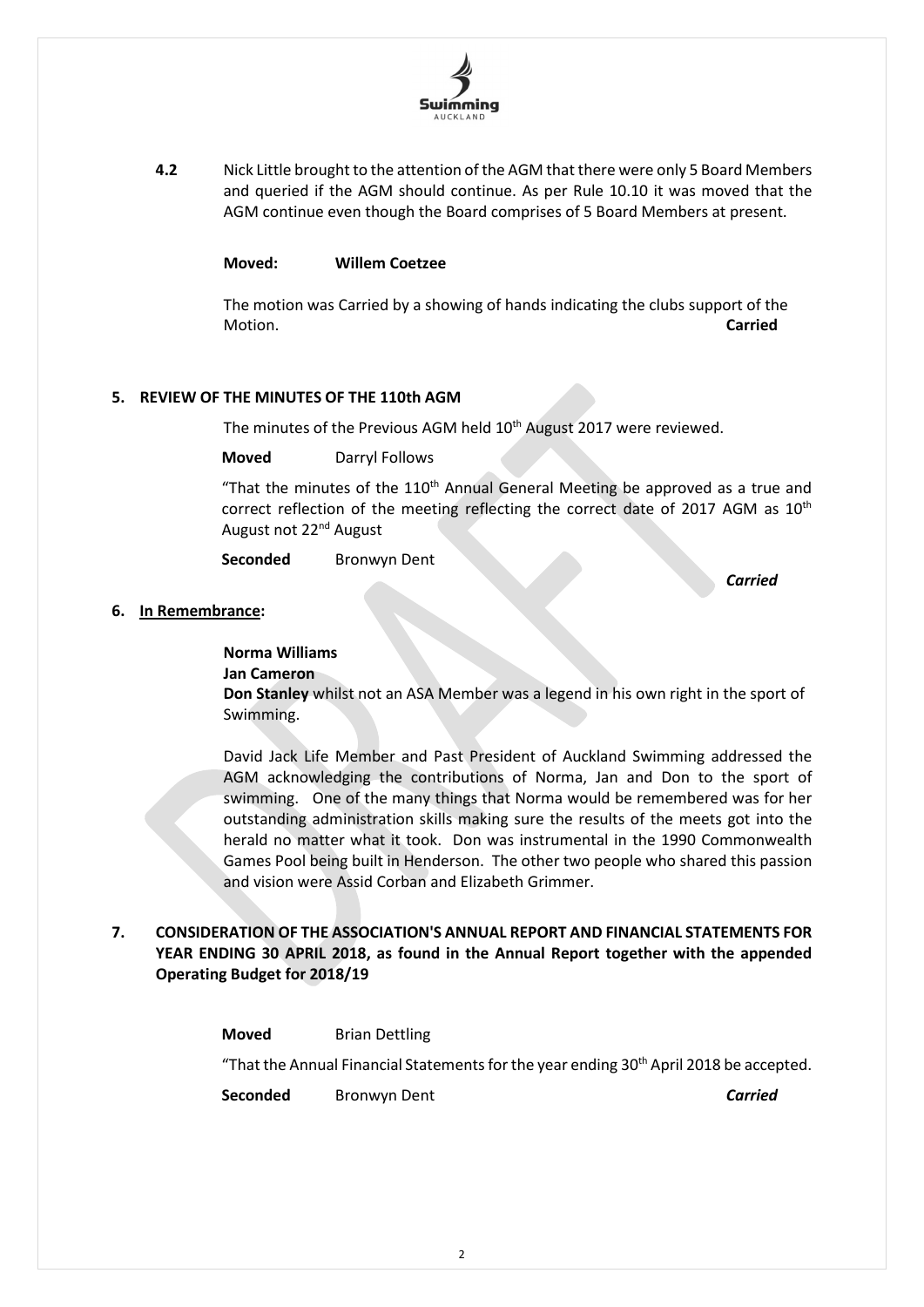Swimming

#### **8. Address by Board Chair**

- There will be an Auckland Age Group Development going to the Victoria State Age Group Championships in 2018.
- Junior League is going strong in Central Auckland with hopes there will be one in West Auckland in the not too distant future.
- Those who were selected for the National Team were congratulated.
- Major changes were made to our competition programme which was made necessary by the changes made to the National programme and also in consideration of our volunteers whom our sport depend so heavily on.
- Most significant piece of competition equipment we obtained this year was the new score board made possible by the Waitakere Licencing Trust and members dedicated voting.
- Volunteers were thanked.
- The last big expense ahead of us is the upgrade of the present ARES system to the Quantum system.
- David Jack and Gwen Ryan were congratulated in receiving their SNZ Honours Awards and also Julie Fonua a SNZ Service Award.
- The working groups were acknowledged for their input into this swimming year.
- Sponsors and funding partners were thanked with special mention of Golden Homes for their particular sponsorship.
- Kate and Brett were thanked for the dedication they both show to the positions they hold with Auckland Swimming.
- The Board members were thanked for their contributions throughout the year. A huge thanks was given to Sandra Burrow who is stepping down this year for her sharing of knowledge and experience in the board decision making.

Willem concluded his report with a quote from Brett's Report

To quote Darwin: It is not the strongest species that survive, nor the most intelligent, but the ones most responsive to change"

| Moved    | <b>Willem Coetzee</b> |                |
|----------|-----------------------|----------------|
| Seconded | Simon Till            | <b>Carried</b> |

#### **9.0 Election of Officers**

#### **9.1 ASA President:**

Shirley Mackay WSC *Elected unopposed Carried*

#### **9.2 ASA Elected Board Members**

**Voting Papers were given out with two positions needing to be voted for Candidates were;**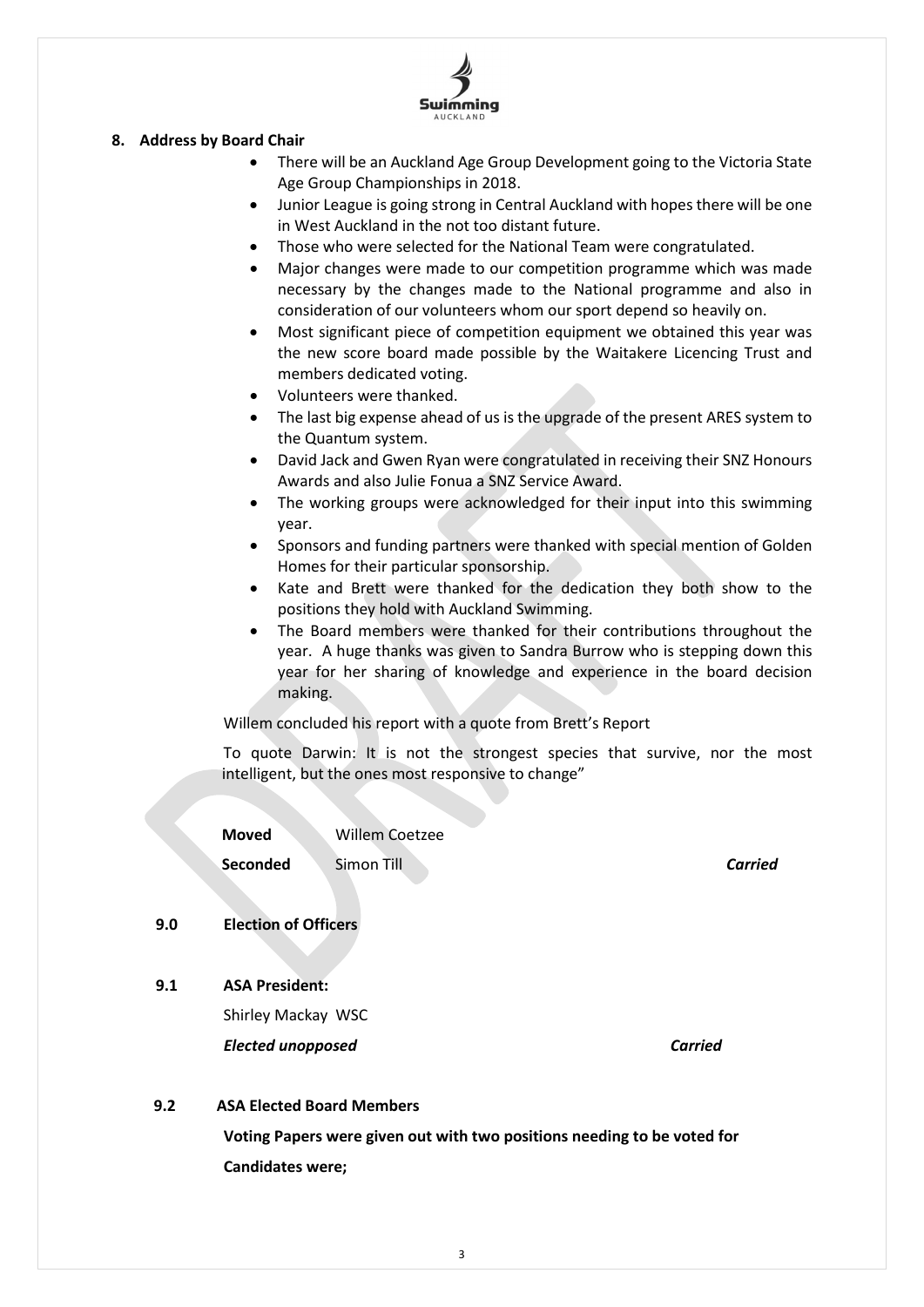

Glenn Hamblyn (Mt Eden) Dean Prime (North Shore) Nick Little (Waterhole**)**

#### **David Jack and Brian Tong were appointed Scrutineers**

### *Elected by Vote Carried* Glenn Hamblyn Dean Prime

- **9.3 As members of the ASA Life Membership and Awards Committee**
	- No nominations received. Awards Committee to fill vacancy

*Carried*

- **9.4 As elected members of the Competitive Swim Group Voting Papers were given out with two positions needing to be voted for Candidates were;**
	- Paul Kent (MAGS) Josh Munro (Roskill) Bridget Sills (Roskill) Glenn Hamblyn (Mt Eden) Monique Williams (North Shore) Sandra Burrow (CCY)

#### **David Jack and Brian Tong were appointed Scrutineers**

*Elected by Vote Carried* Josh Munro (Roskill) Sandra Burrow (CCY)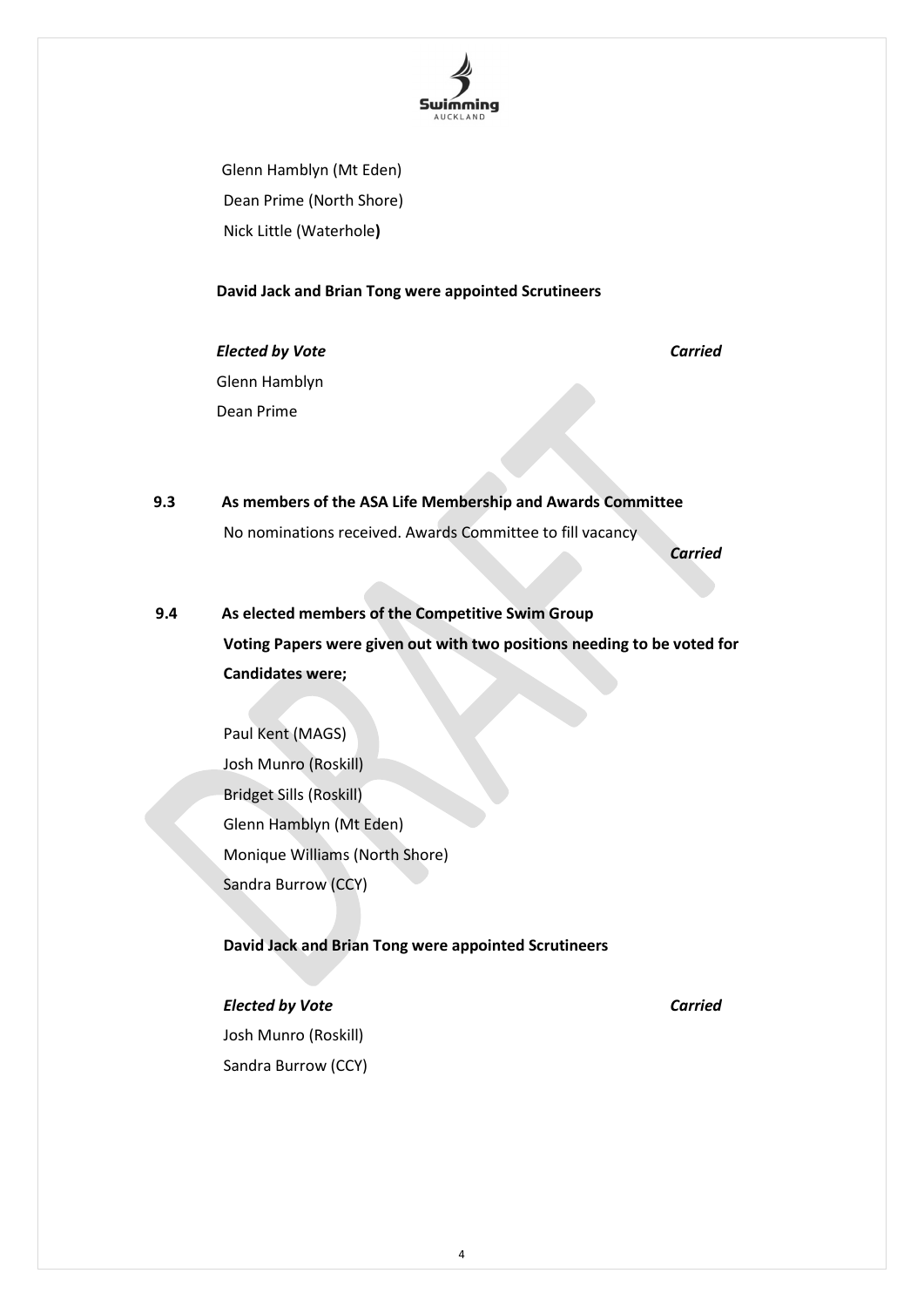

| 9.5 | As members of the ASA Technical Committee:                    |                |
|-----|---------------------------------------------------------------|----------------|
|     | Ross Bragg (ASA)                                              |                |
|     | Tony Cooper (WHL)                                             |                |
|     | Shane Helms (NSS)                                             |                |
|     | Claudia Hill (ASA)                                            |                |
|     | Alan Draisey (ASA)                                            |                |
|     | <b>Elected unopposed</b>                                      | <b>Carried</b> |
|     |                                                               |                |
| 9.6 | As members of the ASA Events Management Group:                |                |
|     | Samantha Gunther (CCY)                                        |                |
|     | Darryl Follows (Mt Eden)                                      |                |
|     | Sheree Collins (Waterhole)                                    |                |
|     | <b>Elected unopposed</b>                                      | <b>Carried</b> |
|     | It was Moved that 2 more members be appointed at a later date |                |
|     |                                                               |                |
| 9.7 | As members of the Technology Group:                           |                |
|     | Kym Mincham (ASA)                                             |                |
|     | Helene Helms (NSS)                                            |                |
|     | Tim Draisey (ASA)                                             |                |
|     | <b>Elected unopposed</b>                                      | <b>Carried</b> |
|     |                                                               |                |

#### **10 CONSIDERATION OF LIFE MEMBERSHIP AND AWARDS COMMITTEE REPORT**

- **10.1** Mr Brian Tong, Member of NZ Swimming Trust and ASA Awards Committee Chair addressed the meeting regarding funds available for International Experience for Swimming and Diving for Commonwealth Games and support for Pan Pacs \$80,000 this year. Legends Relay moved into Swimming Opens raised \$18,000. \$10,000 to ASA
- **10.2** Mr Tong then presented the following nominations for various Association Awards

#### **Auckland Service Awards**

**It was proposed that the following become recipients of an Auckland Service Award:**

**Roskill Swimming Club:** *Josh Munro*